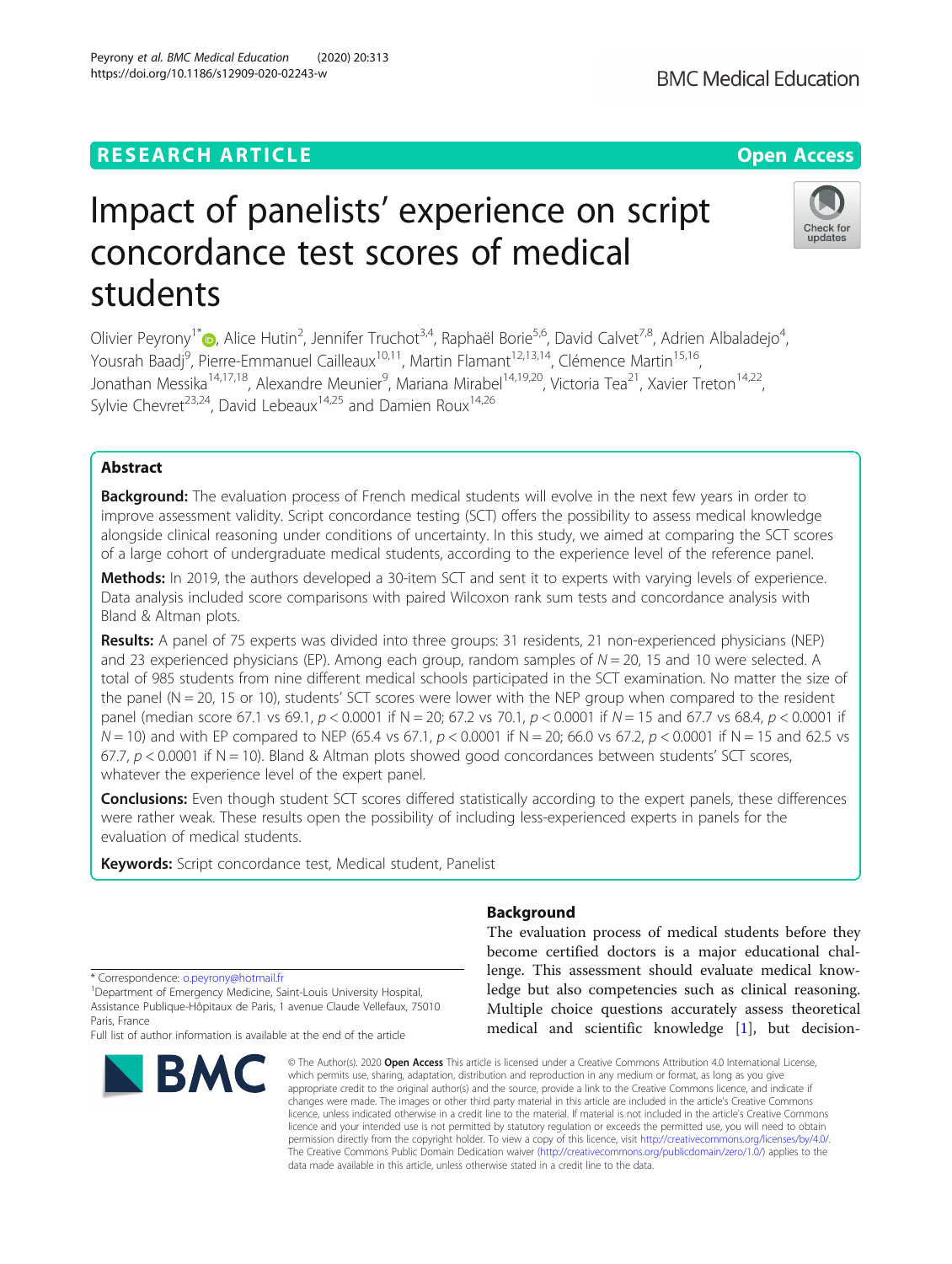making skills required in medicine are much more complex to evaluate [[2\]](#page-7-0). Developing adequate clinical reasoning skills is crucial for the management of patients and must be properly evaluated.

Script concordance testing (SCT) is a validated method that offers the possibility to assess medical knowledge alongside clinical reasoning under conditions of uncertainty [\[3](#page-7-0), [4](#page-7-0)]. This assessment tool was designed with the cognitive psychology script theory in order to objectively examine if the students' knowledge is organized for clinical decision-making [[3\]](#page-7-0). SCT is designed to assess a candidate's reasoning skills with the challenging decisions that are encountered during real-life clinical practice for diagnosis, investigation or treatment of patients [[3,](#page-7-0) [4\]](#page-7-0).

SCT follows a well-defined plan [\[5](#page-7-0)]: students are challenged with a clinical case, a hypothesis (diagnosis, prescription, etc.…) is proposed and followed by an additional finding. Students have to determine how this new information modifies their hypothesis through a Likert scale representing the influence of this additional information on their medical reasoning (from "-2" to "+ 2"). The scoring, which is based on the aggregate scoring method, takes into account the variability of the clinical reasoning process among a panel of experts. Previous studies using SCTs have confirmed the reliability and validity of this evaluation method  $[5-8]$  $[5-8]$  $[5-8]$  $[5-8]$ , and clinical experience could be associated with improved SCT results [[5\]](#page-7-0). SCTs could therefore encourage medical students to focus on their bed-side training in addition to the traditional curriculum. However, a study previously highlighted the difficulties in recruiting and training expert panelists across all medical disciplines to ensure a sufficient number of high quality SCTs [[9\]](#page-7-0). The ideal number and type of experts to form an expert panel also remains an unanswered question. According to the literature review by Dory et al the size of the expert panel should lie between 10 and 20 [[10\]](#page-7-0). Charlin et al showed that students' SCT scores were higher when the panel was composed of teaching experts than with nonteaching experts, but ranking provided by the two panels was similar [[11](#page-7-0)].

In this study, we compared the students' SCT scores according to the different experts' professional experience and the number of experts in panels. We also explored the relationships between the SCT scores and the students' previous clinical training.

#### Methods

#### Construction of the test

This work was conducted by a group of 20 physicians and medical students involved in medical education and evaluation at the medical schools of Paris Diderot and Paris Descartes Universities, France. The first step was to create SCTs according to the SCT construction guidelines as described by Fournier et al  $[12]$  $[12]$ . The working group was divided into six subgroups which each created five to eight SCTs in the fields of cardiology and emergency medicine, in order to correspond to the students' 5th year curriculum. SCTs were then reviewed by the whole working group and those with too much or too little variability among the responses were removed. Thus, 27 SCTs with a total of 104 items were validated, covering diagnosis, investigation and treatment.

#### Reference panel construction

An expert panel of cardiologists and emergency physicians were asked to answer SCTs through GoogleForms® questionnaires (Google©, Mountain View, CA). Before answering the test, experts were asked to fill out a form including the following characteristics: their specialty, academic degree (resident, non-teaching or teaching functions) and the number of years of their clinical experience after residency. Each specialty panel received at least three invitations to fill in the questionnaire.

# Development and selection of SCT questions

The group performed a final review of the SCTs and selected nine SCTs with a total of 30 items in order to construct a one-hour SCT exam. Those with too much variability among expert answers were removed. Also, a "balanced approach" was favored to achieve a balance between items with extreme responses (anchors "-2" and "+ 2") and those with median responses (anchor "0") in order to mitigate the SCT scores of the low-performing students who had previously been shown to only select median responses and avoid the extreme responses [\[13](#page-7-0)].

# Scoring process

The experts' answers were used to build the correction key, with the methodology described by Gagnon et al [[6\]](#page-7-0). Students received one point when they chose the modal answer (that is to say, the anchor that was chosen by the largest number of experts), zero points when their answer was not chosen by any expert and a proportional partial point when their answer was chosen by some experts but not the majority of them. The process consisted of dividing all answers for an item by the modal number of experts for that item. For example, if 17 experts (out of 20) had chosen the anchor "-1″ and three the anchor "0", then "-1" received one point  $(17/17)$ , "0″ received 0.18 (3/17) and other anchors received zero. The total score for the test was the sum of points obtained for each item. Numbers were then scaled to get a maximum of 100. Students' scores were calculated according to different panels of experts, depending on the number of experts, specialty, and experience.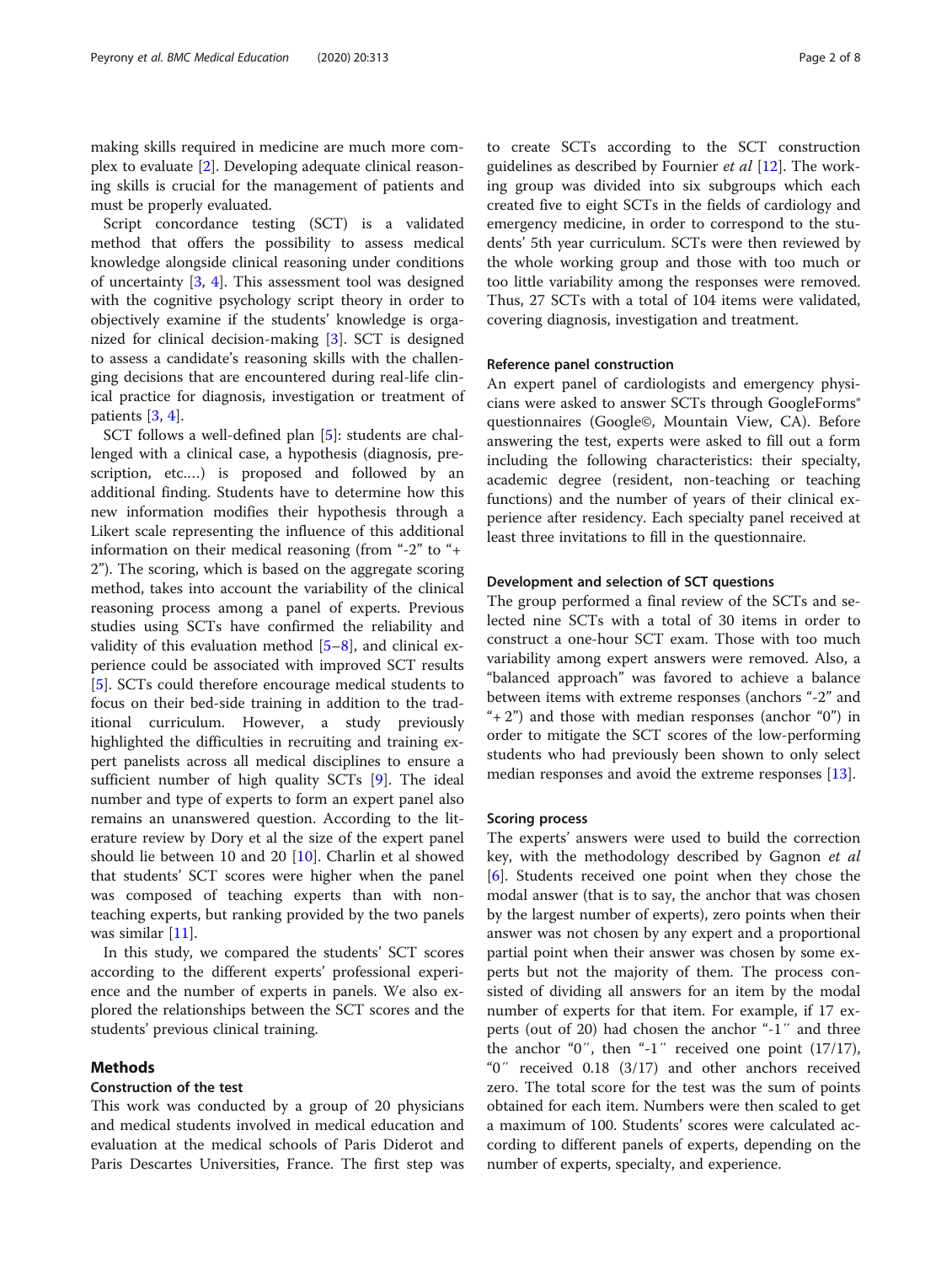# Candidates

A group of 2312 undergraduate medical students in the 5th year of their medical studies at the Universities of Besançon, Lorraine, Versailles Saint-Quentin, Créteil-Paris Est, Paris Diderot, Paris Descartes, Paris Sorbonne Université, Paris Sud (France) were asked to complete the computer-based SCT as an optional session during a mock national ranking exam [\[14](#page-7-0)]. The SCT exam was administered through the online national evaluation system of French medical school [[15\]](#page-7-0). At the beginning of the SCT exam, students were asked if they had previously performed a traineeship in cardiology or emergency medicine. A brief explanation was given to the students before the beginning of the exam and the first SCT was considered as SCT training. SCT examination scores were immediately given to the students but were not included in their final year examination score. Immediate feedback was made available to participating students with global answers by experts and detailed comments by two individual experts for each item as proposed by Fernandez et al [\[16\]](#page-7-0). In France, all undergraduate students have similar curricular plans, teaching staff availability, learning methodologies and assessment formats which prepare them for the same national final exam.

#### Endpoints

We aimed to determine the effect of the panel of experts' clinical experience and specialties on students' SCT scores by comparing these scores obtained with each type of panel. Because SCT assesses real-life clinical practice reasoning skills and is supposed to favor students who have completed a traineeship, our secondary endpoint compared SCT examination scores of students whether they had already performed a traineeship in the concerned specialty or not.

#### Statistical analysis and ethics

Results are reported as median with interquartile range (IQR) for continuous variables and number with percentage for binary and categorical variables. SCTs with five or more missing items out of 30 were excluded.

The experts were divided into three groups depending on their professional experience and, for non-resident physicians, based on their post-residency years of experience, distinguished as "non-experienced physicians" if they had less experience after residency and "experienced physicians" if they had more than a certain year of experience after residency. The time cut- off was the median years of experience after residency in the sample of experts. In order to compare equivalent panels, and because the ideal number of experts to form an expert panel remains an unanswered question but stands between 10 and 20  $[6]$  $[6]$ , a random sample of 20, 15 and 10 out of each group was selected once.

Reliability of scales was estimated with Cronbach's alpha coefficient, calculated for each series of scores, depending on the level of experience. Student scores, obtained with each panel of experts, were compared with a paired sample Wilcoxon rank sum test. In order to assess concordance between student scores depending on the panel of experts, Bland & Altman graphics were plotted. SCT scores of students who had previously performed a traineeship in cardiology or emergency medicine were compared to those of students who had not performed a traineeship. This last comparison was not performed at last. For these comparisons, we used SCT scores obtained by students with the panel of experienced physicians.

All  $p$ -values were two-sided, with values of 0.05 or less considered as statistically significant. Data were analyzed with R 3.5.0 software (the R Foundation for Statistical Computing, Vienna, Austria).

This teaching project was validated and authorized by the Paris Descartes University teaching board. Students were informed orally at the beginning of the SCT exam that this study was being conducted. There were no participation incentives. No written consent was requested by the Paris Descartes University teaching board for this study.

# Results

A total of 108 experts answered the SCT, including 33 with incomplete forms. Thus, the expert panel consisted of 75 experts, including 43 cardiologists and 32 emergency physicians. Among non-resident physicians, median experience was 5 [2-12] years, ranging from zero to 30 years (Additional file [1](#page-6-0)). The panel was divided into three groups: 31 residents, 21 non-experienced physicians and 23 experienced physicians (Fig. [1](#page-3-0)).

Among the 2312 students who were invited to participate in the SCT examination, a total of 985 (42.6%) answered SCTs. After excluding 50 students with at least five unanswered items out of the 30 on the SCT, we retained 935 students for final analysis.

Additional file [2](#page-6-0) shows the repartition of the answers on the Likert scale ("-2" to "+2") given by the whole panel of experts. Among the 2250 answers given by the 75 experts to the 30 items, answers to the SCT were rather balanced for mid answers (524 answered "-1", 668 answered "0" and 664 answered "+1") but with fewer extreme answers  $(243)$ answered "-2" and 147 answered "+  $2$ ").

Cronbach's alpha coefficients ranged from 0.43 to 0.53 depending on the panel of experts and the sample size of the panel, illustrating an acceptable internal consistency (Additional file [3](#page-6-0)) [\[17](#page-7-0)].

Figure [2](#page-3-0) and Additional file [4](#page-6-0) show the SCT scores according to the level of experience, the specialties (cardiologists vs emergency physicians) and the sample size (20, 15 and 10) of the panel of experts. No matter the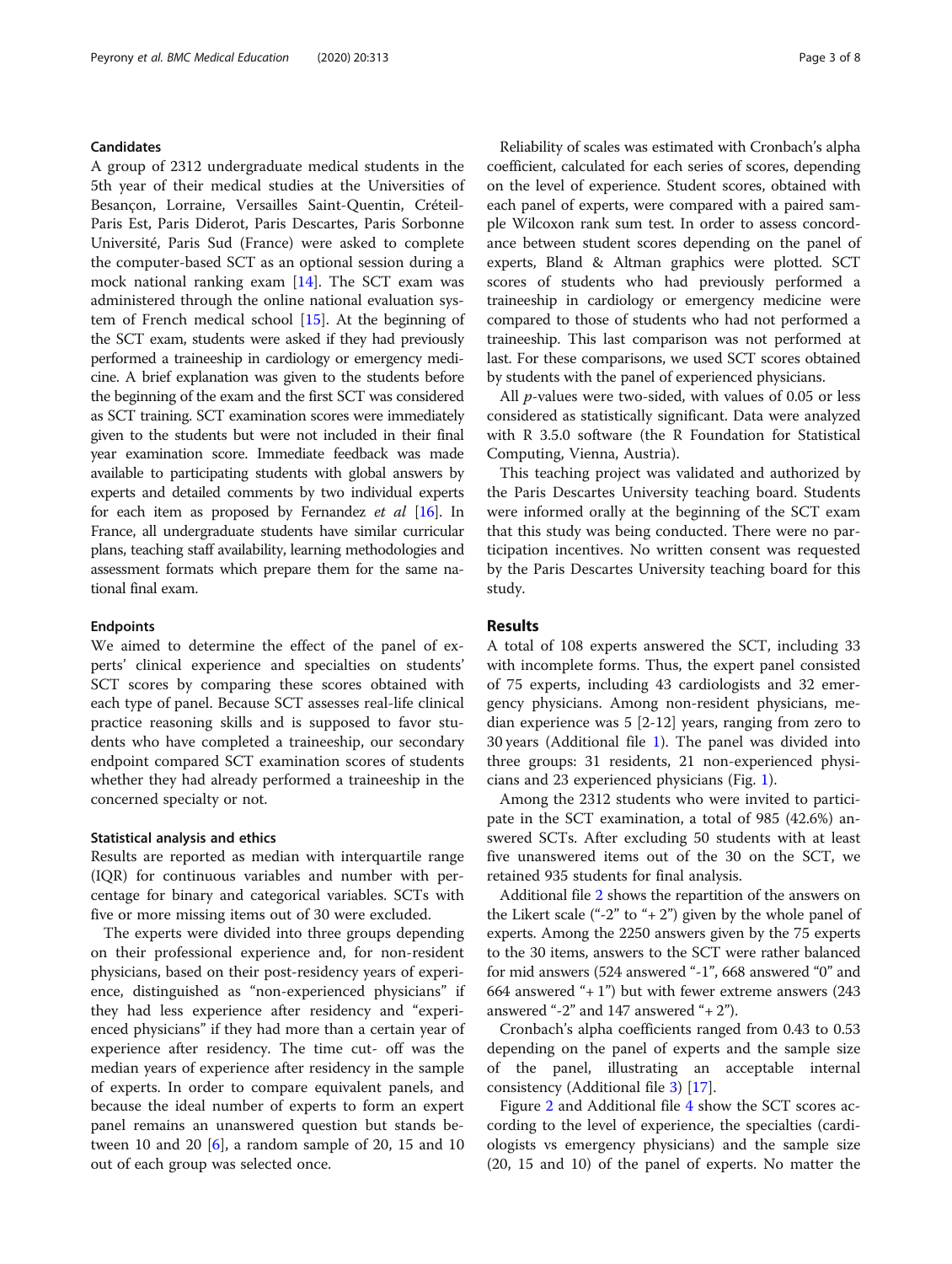<span id="page-3-0"></span>

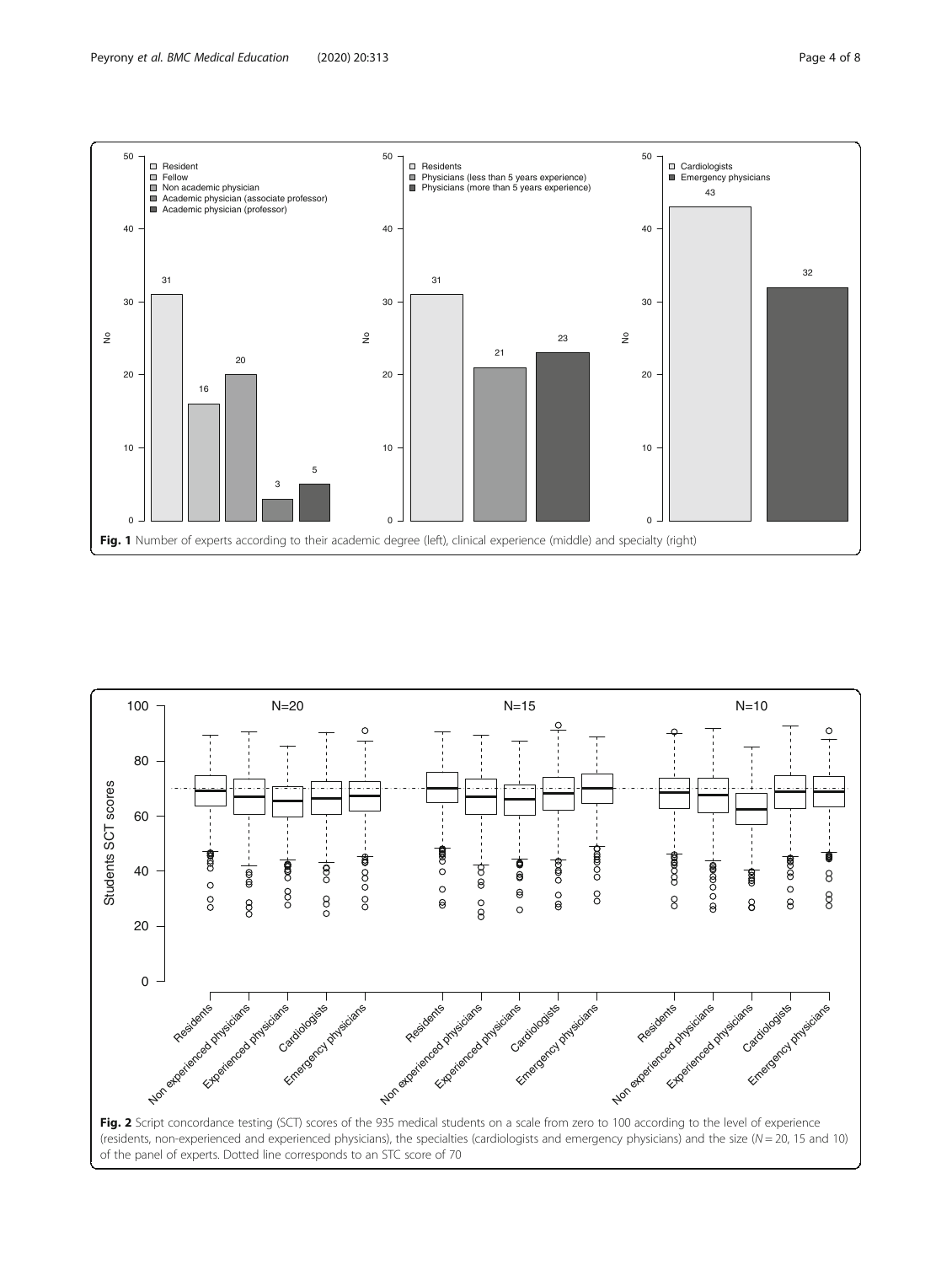size of the panel, students' median SCT scores were lower when the panel of experts were non-experienced physicians compared with residents (67.1 vs 69.1,  $p <$ 0.0001 if  $N = 20$ ; 67.2 vs 70.1,  $p < 0.0001$  if  $N = 15$  and 67.7 vs 68.4,  $p < 0.0001$  if  $N = 10$ ) and lower with experienced physicians compared to non-experienced physicians (65.4 vs 67.1,  $p < 0.0001$  if  $N = 20$ ; 66.0 vs 67.2,  $p <$ 0.0001 if N = 15 and 62.5 vs 67.7,  $p < 0.0001$  if  $N = 10$ ).

As shown on Fig. [2](#page-3-0) and Additional file [5](#page-6-0), the comparison amongst specialties revealed that student median SCT scores were lower when using the cardiologist panel compared with the emergency physicians panel (66.4 vs 67.3,  $p < 0.0001$  if  $N = 20$  and 68.3 vs 70.2,  $p < 0.0001$  if  $N = 15$ ) except for the panel of 10 experts (68.9 vs 68.9, NS). However, Fig. 3 shows good concordance between student SCT scores, whatever the experience or the specialty of the panel of experts, according to Bland & Altman plots.

Among the 935 students who participated in the SCT examination, 390 had performed a traineeship in cardiology and 728 in emergency medicine and 87 had not performed any traineeship in these medical departments. Figure [4](#page-5-0) shows student SCT scores according to the existence or absence of previous traineeship. The comparison of SCT scores depending on traineeship evidenced no difference.

Additional file [6](#page-6-0) shows student SCT scores depending on the number of traineeships performed by students: 87 students had not yet performed any traineeship in cardiology or emergency medicine; 538 students had performed one traineeship and 310 had performed both. There was no significant difference depending on the number of traineeships.

# **Discussion**

This study reports the first real large scale Concordance Test for undergraduate medical students at multiple universities in France. Our study aimed at exploring the relationships among expert specialties of the panelists, previous clinical training of students and SCT results. We first compared the students' scoring to the different expert panels with varying levels of clinical experience. We found a significant difference with lower SCT scores for students when experts had greater experience. However, the absolute differences in scores were small. This may be related either to the fact that experts considered as "experienced" in our panel had a median experience of only 5 years, or to the low difficulty level of the SCT specifically developed for undergraduate students. This highlights the fact that the composition of the expert



Fig. 3 Concordance between students' Script concordance testing (SCT) scores depending on the panel of experts with Bland & Altman graphics. Each dot shows the difference between two SCT scores for a student depending on the panel of experts (a: resident and non-experienced physicians, b: residents and experienced physicians, c: non-experienced physicians and experienced physicians and d: emergency physicians and cardiologists) over the mean of these two scores. For each graphic, dotted lines are the mean of the differences and 2 standard deviations (SD) above and below that. The mean of the differences and 2 SD were − 2.18, −7.31, and 2.95 for graphic  $\mathbf{a}$ , −3.73, −11.53 and 4.08 for graphic  $\mathbf{b}$ , − 1.55, -7.68 and 4.58 for graphic c and -0.88, -9.97 and 8.20 for graphic d showing small differences between scores, whatever the experience or specialty of the panel of experts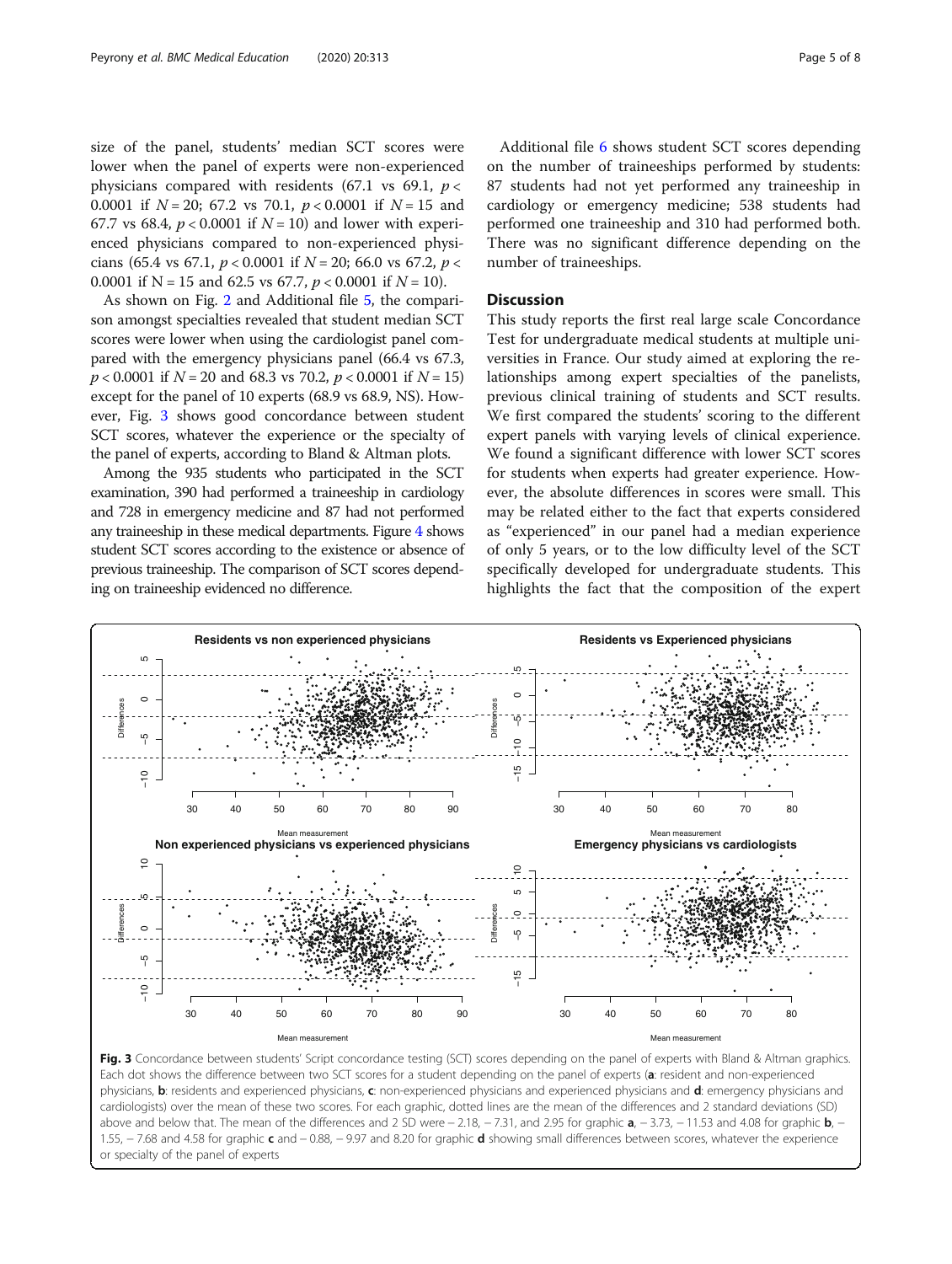<span id="page-5-0"></span>

panel is perhaps not that relevant when evaluating undergraduate medical students. This is encouraging since it has been difficult to recruit enough experts with clinical experience to participate in the panels. The existing literature illustrates a correlation between previous clinical experience of students and SCT scores. For example, for postgraduate students, a linear progression of scores with increasing clinical experience has been reported [\[18\]](#page-7-0). We did not observe better scores for students who had done a rotation in a cardiology or an emergency department. It is possible that our selection of SCT was too "generalist" and therefore failed to discriminate between the specialized past training. It confirms the dictum that what is asked is more important than how it is asked. As a matter of fact, all students spent a similar amount of time in clinical wards (emergency department, cardiology or others such as pneumology, critical care, etc.…). Our SCT questions were developed specifically for use in assessment of undergraduate medical students. SCTs considered as too specialized were indeed voluntarily removed from the exam.

One of the major strengths of our study was the condition of the test which was administered similarly to the official national ranking exam, and therefore in reallife settings. The students did not have the possibility to consult resources or exchange information with other candidates during the test. This strengthens the validity

of our results. Many other SCT assessments have been conducted in other settings such as web-based [\[4](#page-7-0)–[7](#page-7-0)]. The overall number of participants in the expert panels and the students is satisfactory, being to our knowledge the largest cohort of undergraduate medical students.

Another strength of our study is the balanced design of our SCT. Previous studies have raised the issue that a medical student's use of the strategy of avoiding extreme answer options in SCTs may potentially have an impact on the validity of the test results [[13\]](#page-7-0). We designed "balanced" SCTs in order to insure the validity of our test. The real-life SCT exam took place during a mock session to prepare students for the national ranking exam of the French medical curriculum. The SCT exam was optional, so we can question the possibility that some students could have used strategies to score higher results, as this was not a qualification exam.

It would be interesting to understand the process associated with SCT for students to insure effective learning. The think-aloud method has been proposed to allow students to justify their reasons for choosing a particular response option in answering the SCT. Some authors have suggested 'think-aloud' might help to shed further light on examinees' use of probability versus typicality-based rea-soning strategies in responding to SCT items [\[18\]](#page-7-0).

The necessary steps to reach the large-scale SCT were complex and arduous. This raises the question of the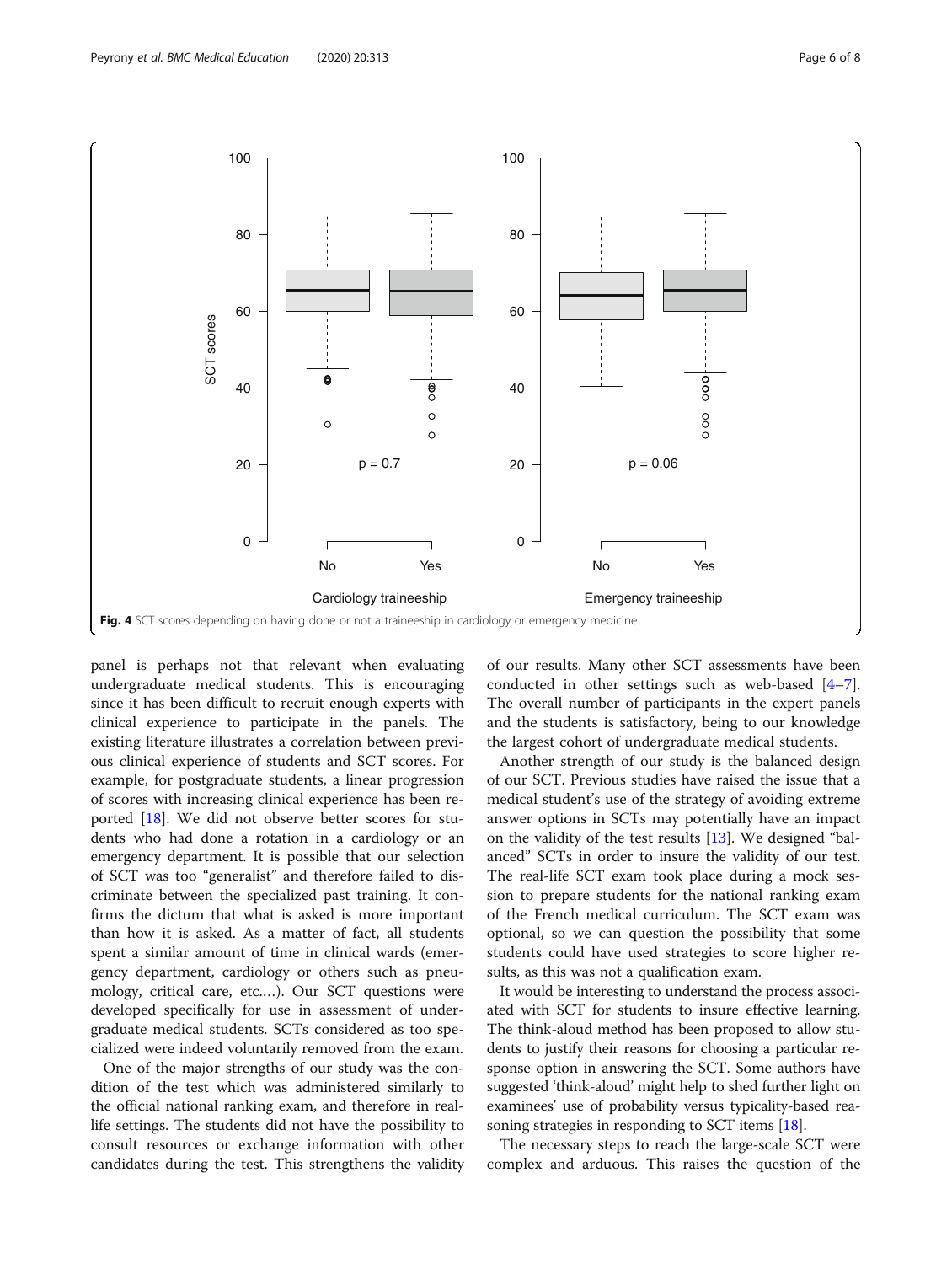<span id="page-6-0"></span>acceptability of such a paradigm change in French medical education. The reasons to explain these difficulties are numerous. First, even though this educational format has been largely validated and is already used in other countries, the majority of French educators and students are not familiar with the SCT format. It was therefore difficult to obtain the participation of the required experts for the validation of our SCT. French academic professors are professionals linked to numerous medical specialties. It was also difficult to identify 15 practitioners for each panel who were not overly subspecialized and therefore could be used as a reference panel. We decided therefore to create a reference panel of "experienced" members, based on their professional experience and their specialty rather than their academic title. One of the reasons for the poor participation rate from the solicited experts is likely related to the excessive workload in academic medicine. In France, being an academic physician implies working in clinical practice but also conducting research projects and teaching as a professor for the medical faculty. Some studies on SCT have described the high prevalence of burnout amongst the population of experts [\[9](#page-7-0)]. To avoid burnout in experienced, volunteer members of expert reference panels, various strategies have been evoked such as sharing work with affiliated universities, replacing single discipline panels with multidisciplinary panels, and hiring recent medical graduates as members of the expert panel [[9\]](#page-7-0). This was a major issue regarding the feasibility of integrating routine SCT testing in our faculties.

Lastly, the responses, though marked objectively, are actually based on expert subjective judgment. However, the importance of the objectivity in the assessment of medical students has been recently challenged in the context of competency-based education. A part of subjectivity should probably be accepted since it is not only unavoidable but also necessary as soon as assessment is based on expert judgment [[19](#page-7-0)].

### Limitations

One of the major limitations of our work is the low number of highly experienced physicians. This could explain the small difference between the students' scores depending on the experts' experience and illustrates the current demography in academia. However, the weak differences in scoring between the different expert panels raised the question of the importance of experience in creating and scoring SCTs for undergraduate medical students. The possibility of having postgrads as experts has already been studied [[9\]](#page-7-0). Our results confirm this may be a solution to insuring the feasibility of the SCT as a routine assessment method in French medical schools. Another limitation is that we only performed one sampling of  $N = 10$ ,  $N = 15$  and  $N = 20$  among each

group of experts. It is possible that a different sampling would have given different results. It would have been interesting, as Gagnon et al did in their work [[6\]](#page-7-0), to generate several random panels of reference of size 10, 15 and 20, and compare the SCT scores accordingly. However, the limited number of experts in some groups (21 non-experienced physicians) would not have allowed enough combinations.

# Conclusions

Our study showed significant differences between student SCT scores according to the expert panels. This difference, however, seemed weak. Therefore, when developing SCTs to evaluate medical students, the level of experience of the experts has only a small impact on students' scores. This observation allows the recruitment of less-experienced experts and thus improves the feasibility of the SCT for routine use for undergraduate medical students.

#### Supplementary information

Supplementary information accompanies this paper at [https://doi.org/10.](https://doi.org/10.1186/s12909-020-02243-w) [1186/s12909-020-02243-w](https://doi.org/10.1186/s12909-020-02243-w).

Additional file 1. Years of clinical experience after residency for nonresident physicians.

Additional file 2. Distribution of the 75 experts' answers on the Likert scale of the 30 items.

Additional file 3. Cronbach's alpha coefficients according to the experience, the specialty and the sample size of the panel of experts.

Additional file 4 SCT scores of the 935 medical students according to the level of experience (residents, non experienced and experienced physicians) and the size ( $N = 20$ , 15 and 10) of the panel of experts.

Additional file 5. SCT scores of the 935 medical students depending on the specialties (cardiologists and emergency physicians) and the size  $(N = 20, 15, and 10)$  of the panel of experts.

Additional file 6. SCT scores depending on the number of traineeships performed by students in cardiology or emergency medicine.

#### Acknowledgments

The authors wanted to thank Bernard Charlin and Robert Gagnon for their valuable advices, the medical emergency team of the Saint-Louis hospital for their participation in the panel of experts and all other experts who answered SCTs, the medical students who participated in the SCT examination and answered the SCTs, Cécile Badoual and Albert Faye for their unwavering support, the deans and the teaching teams of all participating medical schools for their support and the team of SIDES in Grenoble University (Pr. Olivier Palombi and François Géronimi), France, for their help.

#### Authors' contributions

OP, AH, JT, RB, DL and DR conceived and designed the study. DC, AA, YB, PEC, MF, CM, JM, AM, MM, VT, XT were involved in provision of study materials, collection and assembly of data. OP and SC analyzed the data. OP, AH, JT, RB, DL and DR wrote the manuscript. All authors read and approved the final manuscript.

#### Funding None.

# Availability of data and materials

The datasets during and/or analyzed during the current study are available from the corresponding author on reasonable request.